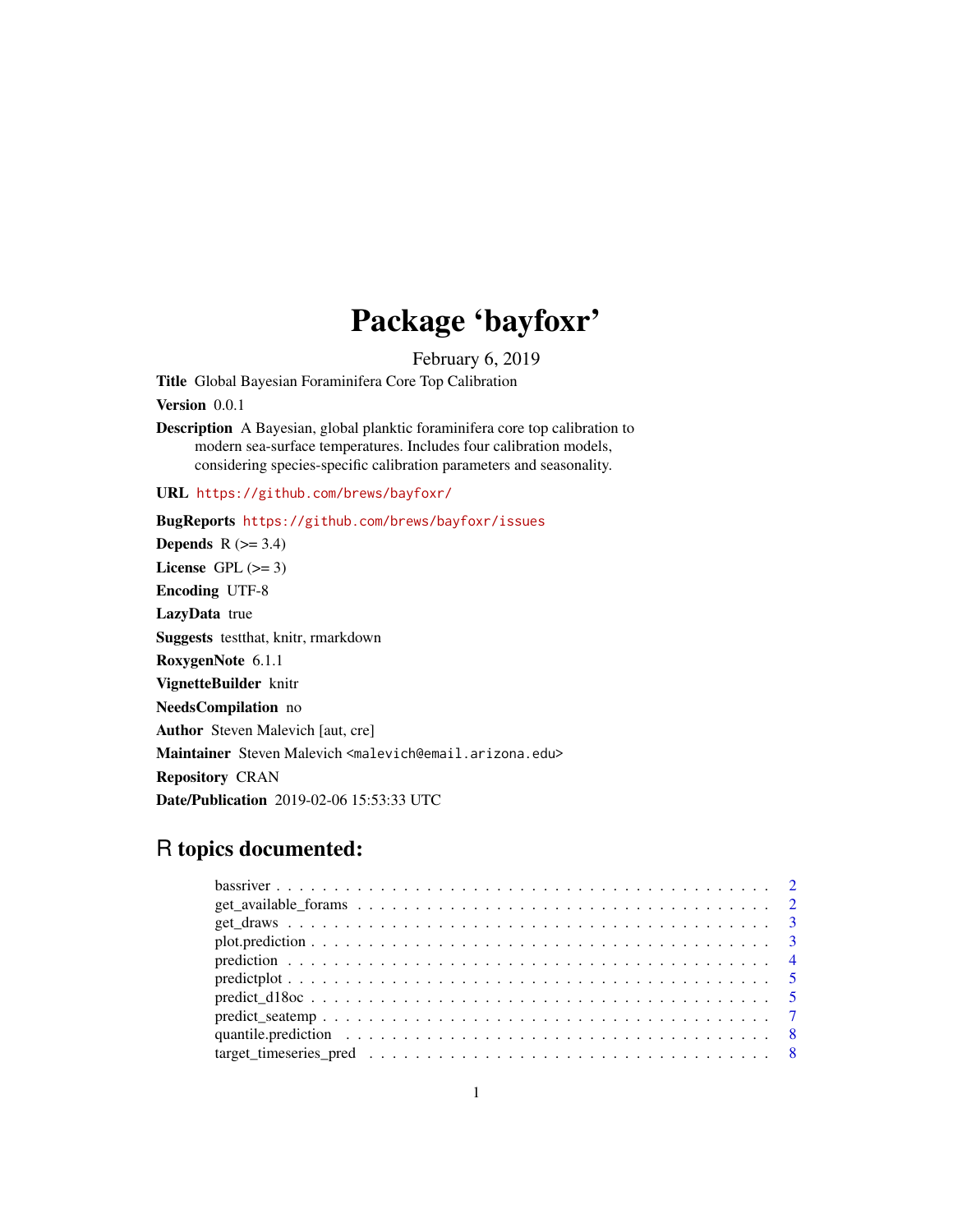#### <span id="page-1-0"></span> $\blacksquare$

bassriver *Bass River planktic foraminiferal calcite d18O.*

#### Description

A data set containing marine sediment core samples from the Paleocene-Eocene Thermal Maximum (PETM) section with well preservedforaminifera calcite d18O.

#### Usage

bassriver

#### Format

A data frame with 62 rows and 2 column variables:

depth marine sediment down-core sample depth, in m

d18o *Morozovella spp.* shell calcite d18O, in %■ VPDB

#### Source

John, C. M., S. M. Bohaty, J. C. Zachos, A. Sulijs, S. Gibbs, H. Brinkhuis, and T. J. Bralower (2008), North American continental margin records of the Paleocene-Eocene thermal maximum: Implications for global carbon and hydrological cycling, *Paleoceanography*, 23(2), doi:10.1029/2007PA001465.

get\_available\_forams *Parse trace dataframe column names to get vector of available forams.*

#### Description

Parse trace dataframe column names to get vector of available forams.

#### Usage

```
get_available_forams(d)
```
#### Arguments

d Data frame containing MCMC trace draws. Column names are model parameters with foram group name separated from model parameters name by "\_\_"

#### Value

Character vector of available foram names.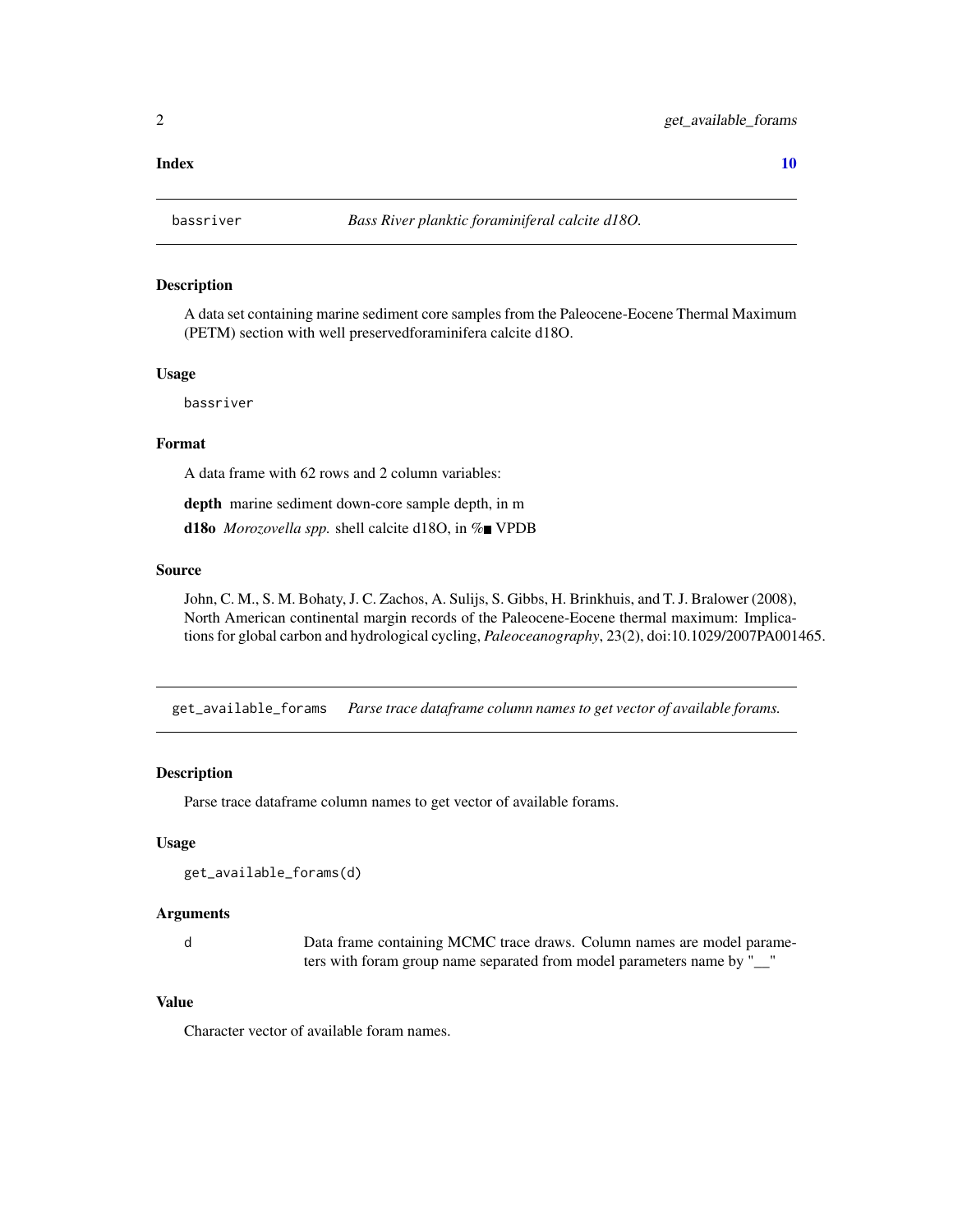<span id="page-2-1"></span><span id="page-2-0"></span>get\_draws *Get MCMC trace draws.*

#### **Description**

Get MCMC trace draws.

#### Usage

get\_draws(foram = NULL, seasonal\_seatemp = FALSE)

#### Arguments

foram Optional. String or NULL. String indicating the foram species/subspecies to infer for hierarchical models. String must be one of "G. bulloides", "G. ruber white", "G. ruber pink", "G. sacculifer", "N. incompta", or "N. pachyderma sinistral". NULL indicates that a pooled model is desired. seasonal\_seatemp Optional boolean indicating whether to use the seasonal sea-surface temperature calibrations. Default is FALSE, i.e. using annual SST calibrations.

#### Details

Four calibration models are available: an "annual pooled" model, a "seasonal pooled" model, an "annual hierarchical" model, and a "seasonal hierarchical" model. This function uses magic to determine which "pooled annual" model is used. Which is the simplest case with potential use for Deep Time reconstructions of nonexant foram species. Giving a valid string for foram will use a hierarchical model, which has foram-specific variability in calibration model parameters. Passing TRUE for seasonal\_seatemp will use a model trained on season sea-surface temperatures. See reference paper for further details.

#### Value

Data frame with columns "alpha", "beta", "tau". Which are equal-length vectors of model parameter draws.

plot.prediction *Plot a* prediction *object.*

#### **Description**

Plot a prediction object.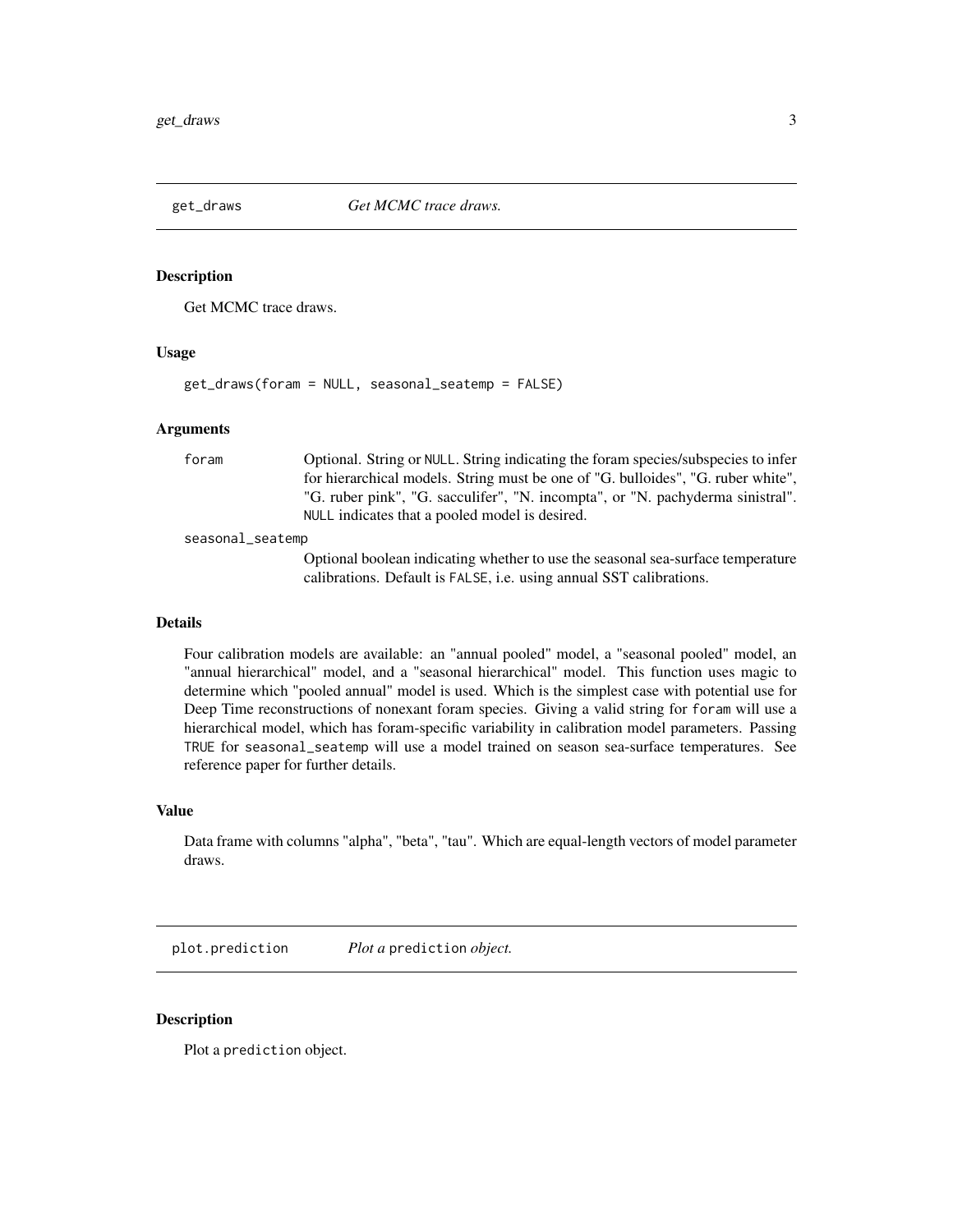#### Usage

```
## S3 method for class 'prediction'
plot(...)
```
#### Arguments

... Arguments passed on to predictplot.

#### See Also

[predictplot](#page-4-1)

#### Examples

```
data(bassriver)
```

```
# Using the "pooled annual" calibration model:
sst <- predict_seatemp(bassriver$d18o, d18osw=0.0,
                      prior_mean=30.0, prior_std=20.0)
```

```
predictplot(x=bassriver$depth, y=sst, ylim=c(20, 40),
           ylab="SST (°C)", xlab="Depth (m)")
```
prediction *Constructor for S3 prediction class.*

#### Description

Constructor for S3 prediction class.

#### Usage

```
prediction(ensemble)
```
#### Arguments

| ensemble | A matrix (m x n) of the prediciton posteriors. Where m is the number of values |
|----------|--------------------------------------------------------------------------------|
|          | inferred and n is the number of trace draws.                                   |

#### Value

A prediction object.

<span id="page-3-0"></span>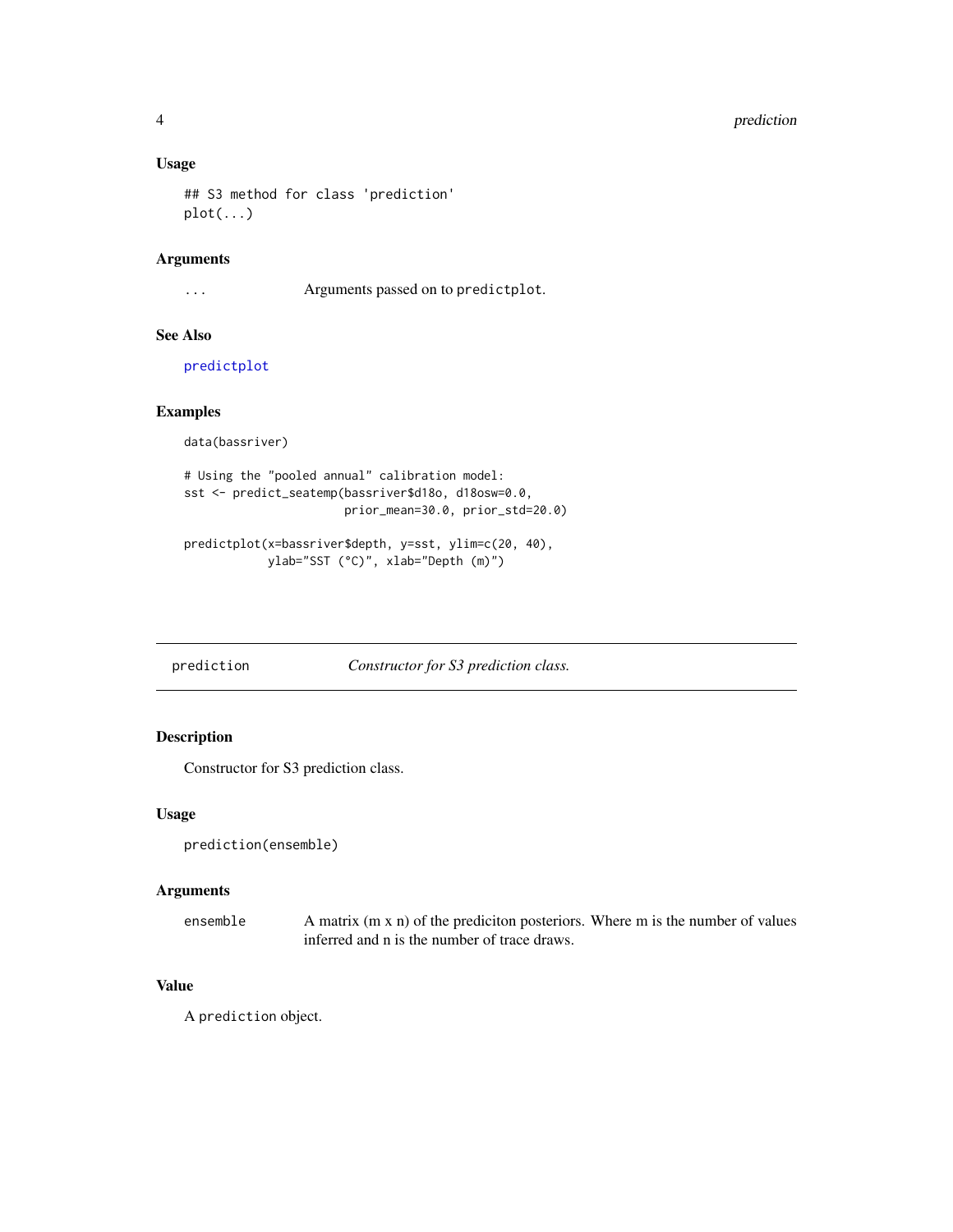<span id="page-4-1"></span><span id="page-4-0"></span>

#### Description

Simple plot of prediction with intervals.

#### Usage

```
predictplot(y, x = NULL, probs = c(0.05, 0.5, 0.95),poly_col = grDevices::rgb(0, 0, 0, 0.1), ...)
```
#### Arguments

| y            | A prediction object to plot.                                                                                                              |
|--------------|-------------------------------------------------------------------------------------------------------------------------------------------|
| $\mathsf{x}$ | Optional vector or NULL, indicating were prediction inferences fall along<br>x-axis. Must be the same length as the inferred values in y. |
| probs        | Optional 3-member Vector of numerics indicating low, middle, and high proba-<br>bility intervals to plot. All must be $\leq 1$ .          |
| poly_col     | Optional color for interval polygon.                                                                                                      |
| $\cdots$     | Additional arguments passed to plot.                                                                                                      |

#### Examples

data(bassriver)

```
# Using the "pooled annual" calibration model:
sst <- predict_seatemp(bassriver$d18o, d18osw=0.0,
                       prior_mean=30.0, prior_std=20.0)
predictplot(x=bassriver$depth, y=sst, ylim=c(20, 40),
```

```
ylab="SST (°C)", xlab="Depth (m)")
```
<span id="page-4-2"></span>

| predict_d18oc | Predict d180 of foram calcite given seawater temperature and seawa- |
|---------------|---------------------------------------------------------------------|
|               | ter d180.                                                           |

#### Description

Predict d18O of foram calcite given seawater temperature and seawater d18O.

#### Usage

```
predict_d18oc(seatemp, d18osw, foram = NULL, seasonal_seatemp = FALSE,
  drawsfun = get_draws)
```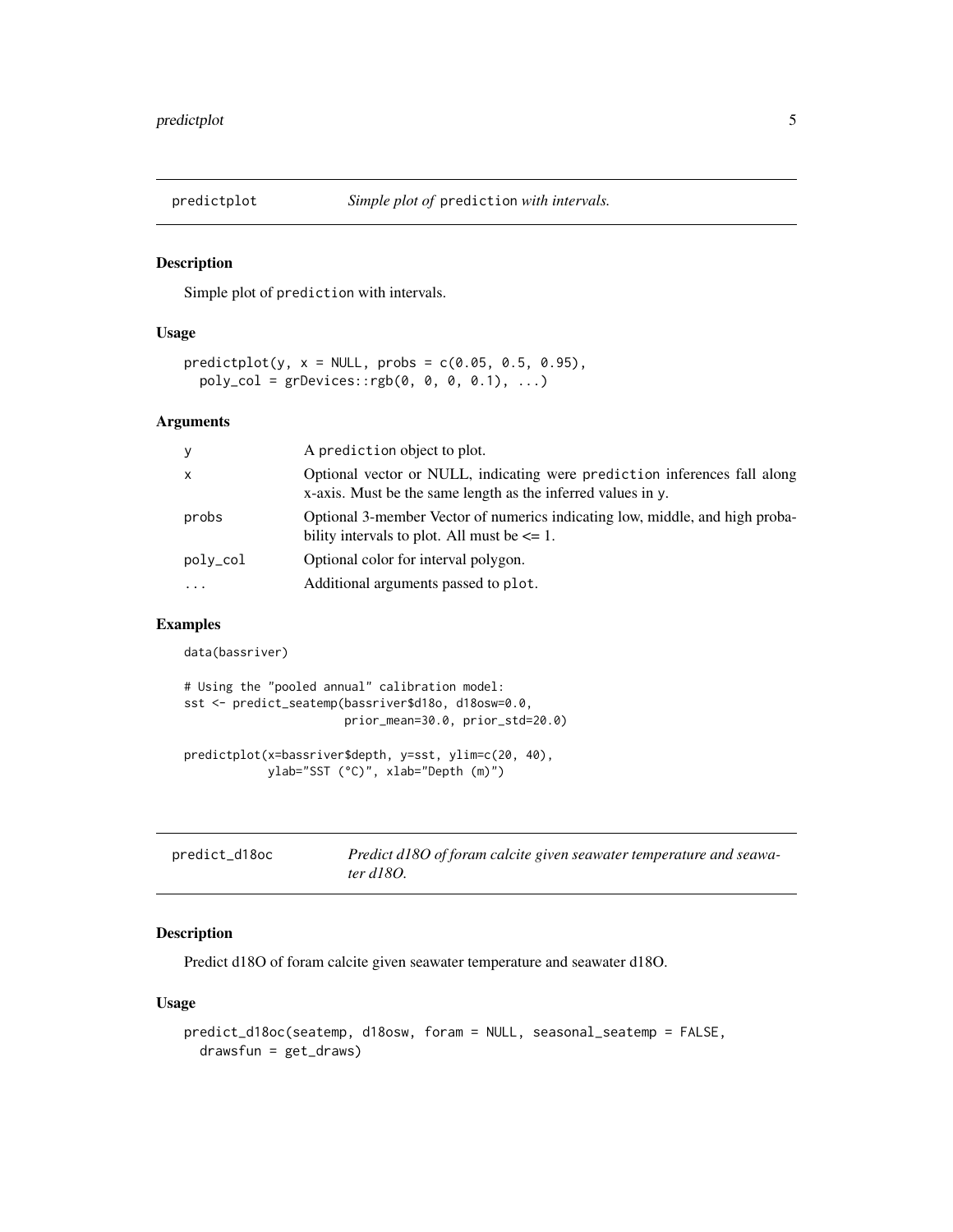#### <span id="page-5-0"></span>**Arguments**

| seatemp          | Numeric or vector of observed sea-surface temperatures $(^{\circ}C)$ .                                                                                                                                                                                                   |
|------------------|--------------------------------------------------------------------------------------------------------------------------------------------------------------------------------------------------------------------------------------------------------------------------|
| d18osw           | Numeric or vector of observed seawater d18O (%■ VSMOW).                                                                                                                                                                                                                  |
| foram            | Optional. String or NULL. String indicating the foram species/subspecies to infer<br>for hierarchical models. String must be one of "G. bulloides", "G. ruber", "T.<br>sacculifer", "N. incompta", or "N. pachyderma". NULL indicates that a pooled<br>model is desired. |
| seasonal_seatemp |                                                                                                                                                                                                                                                                          |
|                  | Optional boolean indicating whether to use the seasonal sea-surface temperature<br>calibrations. Default is FALSE, i.e. using annual SST calibrations.                                                                                                                   |
| drawsfun         | Optional function used to get get model parameter draws. Must take arguments<br>for "foram" and "seasonal_seatemp" and return a list with members "alpha",<br>"beta", "tau". This is for debugging and testing. See get_draws.                                           |

#### Details

Four calibration models are available: an "annual pooled" model, a "seasonal pooled" model, an "annual hierarchical" model, and a "seasonal hierarchical" model. This function uses magic to determine which "pooled annual" model is used. Which is the simplest case with potential use for Deep Time reconstructions of nonexant foram species. Giving a valid string for foram will use a hierarchical model, which has foram-specific variability in calibration model parameters. Passing TRUE for seasonal\_seatemp will use a model trained on season sea-surface temperatures. See reference paper for further details.

#### Value

A prediction instance for inferred foraminiferal calcite d18O ( $\%$  VPDB).

#### See Also

[predict\\_seatemp](#page-6-1), [predictplot](#page-4-1)

#### Examples

```
# Infer d18Oc for a G. bulloides core top sample using annual hierarchical model.
# The true, d18Oc for this sample is -2.16 (% VPDB).
delo_ann <- predict_d18oc(seatemp=28.6, d18osw=0.48, foram="G. bulloides")
head(quantile(delo_ann, probs=c(0.159, 0.5, 0.841))) \# \pm 1 standard deviation
# Now using seasonal hierarchical model:
delo_sea <- predict_d18oc(seatemp=28.6, d18osw=0.48, foram="G. bulloides",
                          seasonal_seatemp = TRUE)
```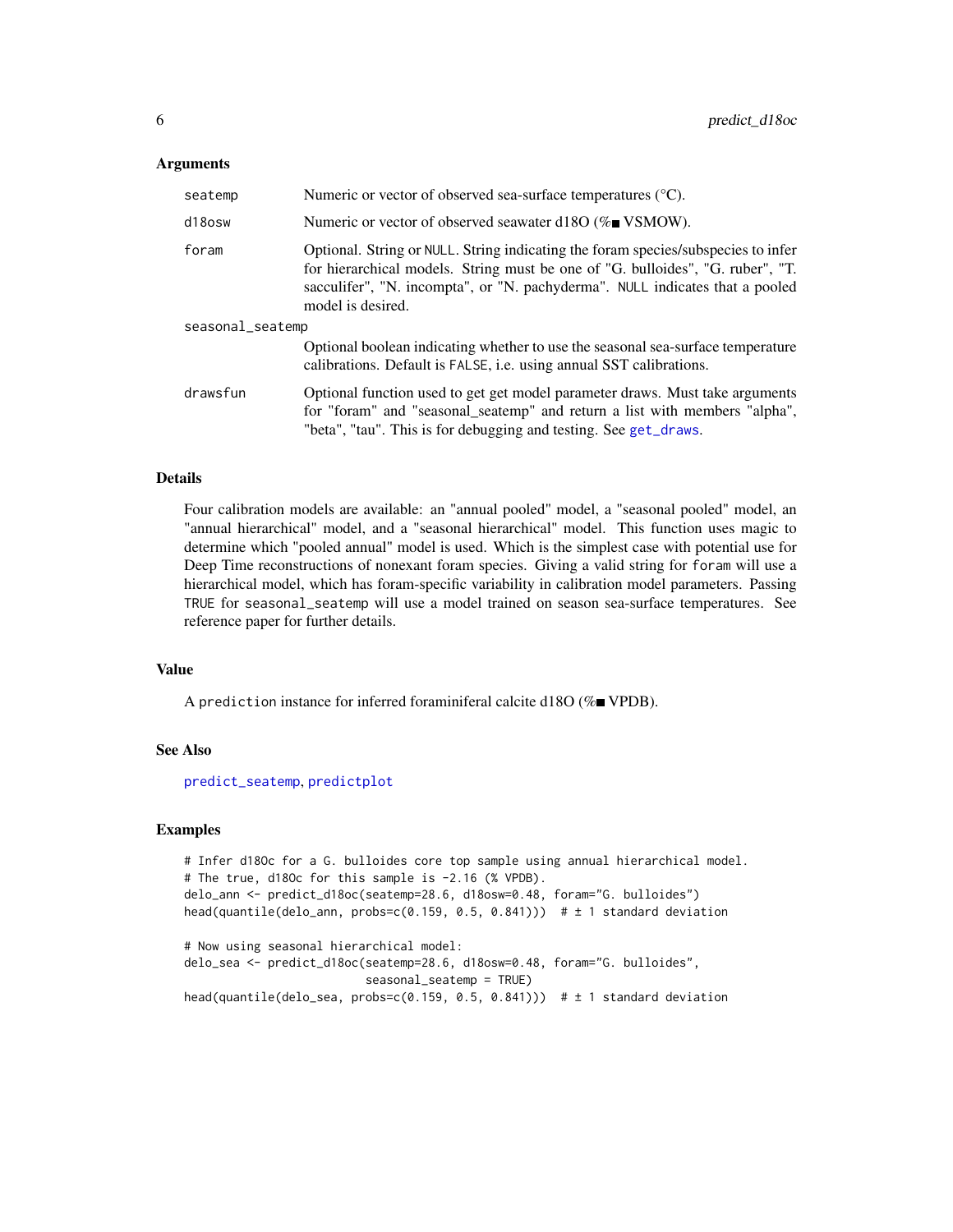<span id="page-6-1"></span><span id="page-6-0"></span>

#### Description

Predict sea-surface temperature given d18O of foram calcite and seawater d18O.

#### Usage

```
predict_seatemp(d18oc, d18osw, prior_mean, prior_std, foram = NULL,
  seasonal_seatemp = FALSE, drawsfun = get_draws)
```
#### Arguments

| d <sub>18oc</sub> | Numeric or vector of observed foram calcite d18O ( $\%$ VPDB).                                                                                                                                                                                                           |  |
|-------------------|--------------------------------------------------------------------------------------------------------------------------------------------------------------------------------------------------------------------------------------------------------------------------|--|
| d18osw            | Numeric or vector of observed seawater d18O (%■ VSMOW).                                                                                                                                                                                                                  |  |
| prior_mean        | Numeric indicating prior mean for sea-surface temperature $({}^{\circ}C)$ .                                                                                                                                                                                              |  |
| prior_std         | Numeric indicating prior standard deviation for sea-surface temperature $(^\circ\text{C})$ .                                                                                                                                                                             |  |
| foram             | Optional. String or NULL. String indicating the foram species/subspecies to infer<br>for hierarchical models. String must be one of "G. bulloides", "G. ruber", "T.<br>sacculifer", "N. incompta", or "N. pachyderma". NULL indicates that a pooled<br>model is desired. |  |
| seasonal_seatemp  |                                                                                                                                                                                                                                                                          |  |
|                   | Optional boolean indicating whether to use the seasonal sea-surface temperature<br>calibrations. Default is FALSE, i.e. using annual SST calibrations.                                                                                                                   |  |
| drawsfun          | Optional function used to get get model parameter draws. Must take arguments<br>for "foram" and "seasonal_seatemp" and return a list with members "alpha",<br>"beta", "tau". This is for debugging and testing.                                                          |  |

#### Details

Four calibration models are available: an "annual pooled" model, a "seasonal pooled" model, an "annual hierarchical" model, and a "seasonal hierarchical" model. This function uses magic to determine which "pooled annual" model is used. Which is the simplest case with potential use for Deep Time reconstructions of nonexant foram species. Giving a valid string for foram will use a hierarchical model, which has foram-specific variability in calibration model parameters. Passing TRUE for seasonal\_seatemp will use a model trained on season sea-surface temperatures. See reference paper for further details.

#### Value

A prediction instance for inferred sea-surface temperature (°C).

#### See Also

[predict\\_d18oc](#page-4-2)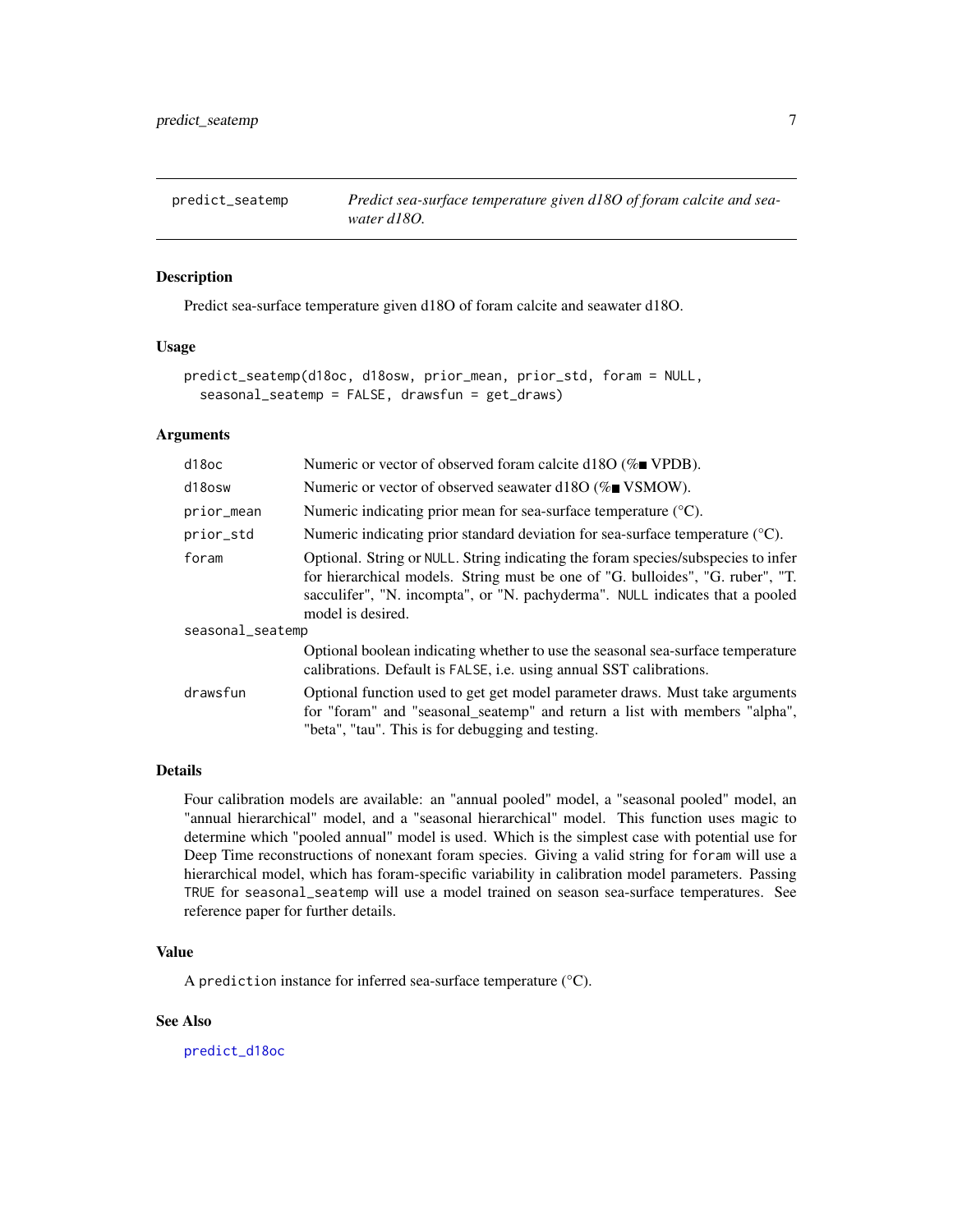#### Examples

```
data(bassriver)
# Using the "pooled annual" calibration model:
sst <- predict_seatemp(bassriver$d18o, d18osw=0.0,
                       prior_mean=30.0, prior_std=20.0)
head(quantile(sst)) # Show only the top few values
predictplot(x=bassriver$depth, y=sst, ylim=c(20, 40),
           ylab="SST (°C)", xlab="Depth (m)")
```
quantile.prediction *Quantiles for a* prediction*.*

#### Description

Quantiles for a prediction.

#### Usage

## S3 method for class 'prediction' quantile(x, ...)

#### Arguments

| X       | A prediction object.                   |
|---------|----------------------------------------|
| $\cdot$ | Arguments to be passed on to quantile. |

target\_timeseries\_pred

*Internal function for 'predict\_seatemp()'.*

#### Description

Internal function for 'predict\_seatemp()'.

#### Usage

```
target_timeseries_pred(d18osw_now, alpha_now, beta_now, tau_now, proxy_ts,
 prior_mu, prior_inv_cov)
```
<span id="page-7-0"></span>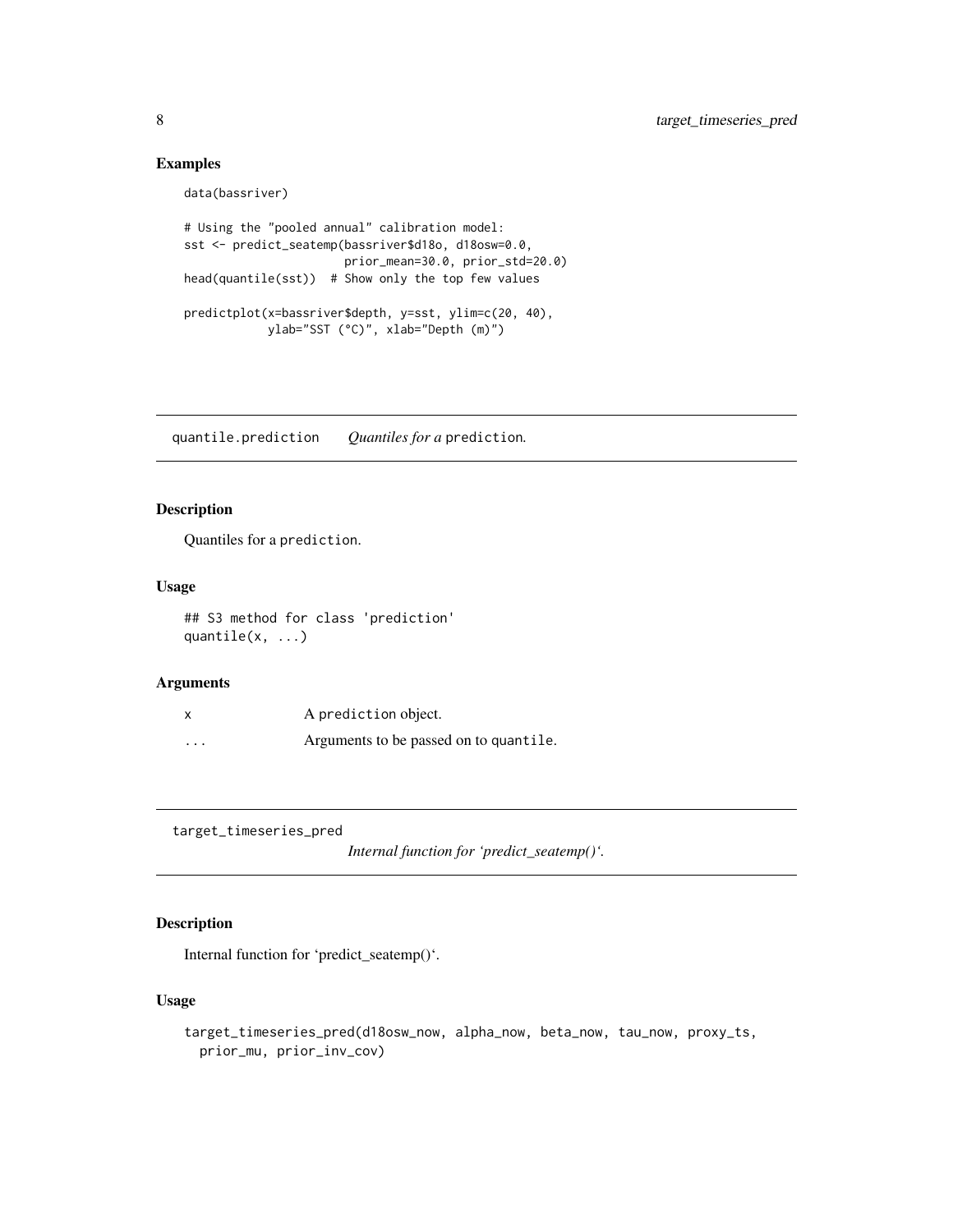#### Arguments

| d18osw_now    | Numeric or vector giving seawater d18O. Note, should be in units ( $\%$ VPDB). |
|---------------|--------------------------------------------------------------------------------|
| alpha_now     | Numeric, alpha model parameter.                                                |
| beta_now      | Numeric, beta model parameter.                                                 |
| tau_now       | Numeric, tau model parameter.                                                  |
| proxy_ts      | Numeric or vector of proxy time series (foram d18O).                           |
| prior_mu      | Matrix $(n X 1)$ giving prior mean.                                            |
| prior_inv_cov | Matrix (n X x) giving prior inverse covariance matrix.                         |

#### Value

Sample of time time series vector conditional on the other args